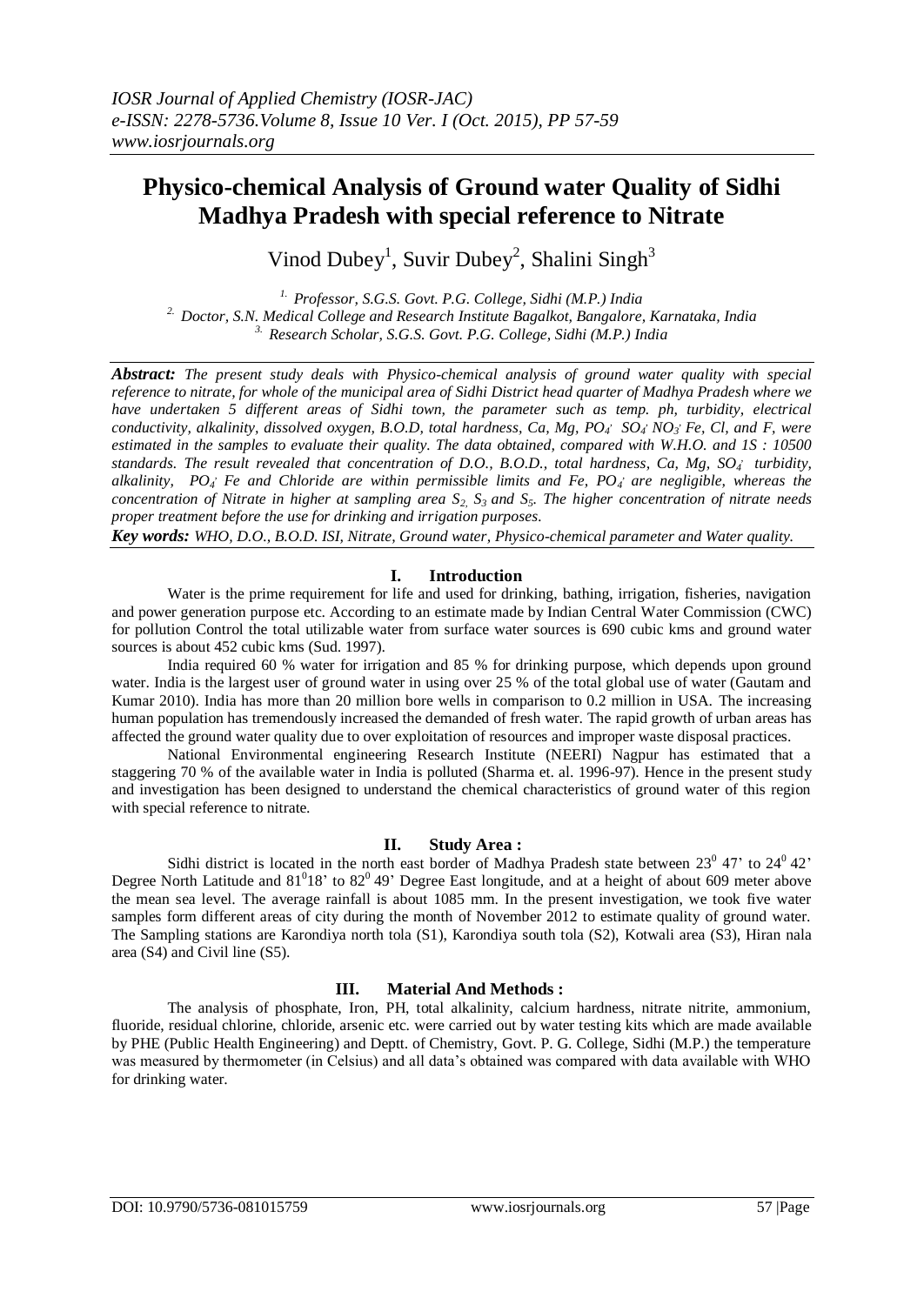| rabic r , bhowing unicrem r nysico-encimear parameter or Ground water or bigin town |                                          |                             |                |                |           |           |
|-------------------------------------------------------------------------------------|------------------------------------------|-----------------------------|----------------|----------------|-----------|-----------|
| Sr. No.                                                                             | <b>Parameters</b>                        | <b>Study area locations</b> |                |                |           |           |
|                                                                                     |                                          | S1                          | S <sub>2</sub> | S <sub>3</sub> | <b>S4</b> | <b>S5</b> |
| 1.                                                                                  | Temperature                              | 27                          | 27             | 28             | 28        | 27        |
| 2.                                                                                  | PH                                       | 8                           | 8              | 9              | 9         | 9         |
| 3.                                                                                  | Alkalinity (mg/l)                        | 300                         | 250            | 300            | 300       | 170       |
| 4.                                                                                  | Phosphate (mg/l)                         | 0.01                        | 0.01           | 0.02           | 0.01      | 0.1       |
| 5.                                                                                  | $\text{Iron} \left( \text{mg/l} \right)$ | 0.2                         | 0.3            | 3.0            | 0.03      | 0.03      |
| 6.                                                                                  | Calcium hardness (mg/l)                  | 224                         | 300            | 400            | 125       | 300       |
| 7.                                                                                  | Nitrate $(mg/l)$                         | 22                          | 53             | 62             | 31        | 52        |
| 8.                                                                                  | Nitrite (mg/l)                           | 0.0                         | 3.0            | 3.0            | 0.5       | 1.1       |
| 9.                                                                                  | Ammonium (mg/l)                          | 0.6                         | 1.1            | 1.1            | 3.2       | 0.7       |
| 10                                                                                  | Fluoride (mg/l)                          | 0.0                         | 0.01           | 0.01           | 0.01      | 0.0       |
| 11.                                                                                 | Residual Chlorine (mg/l)                 | 0.0                         | 0.0            | 0.0            | 0.0       | 0.0       |
| 12.                                                                                 | Chloride (mg/l)                          | 310                         | 325            | 675            | 160       | 230       |
| 13.                                                                                 | Arsenic $(mg/l)$                         | 0.0                         | 0.0            | 0.0            | 0.0       | 0.0       |
| 14.                                                                                 | Total hardness (mg/l)                    | 355                         | 610            | 800            | 155       | 550       |
| 15.                                                                                 | Sulphate $(mg/l)$                        | 156                         | 125            | 135            | 142       | 180       |
| 16.                                                                                 | Sodium (mg/l)                            | 60                          | 62             | 50             | 40        | 65        |
| 17.                                                                                 | Potassium (mg/l)                         | 7                           | 9              | 10             | 8         | 10        |
| 18.                                                                                 | Dissolved oxygen (mg/l)                  | 3.3                         | 2.4            | 4.4            | 3.8       | 2.5       |
| 19.                                                                                 | Biological oxygen demand (mg/l)          | 2.3                         | 1.7            | 2.5            | 2.9       | 2.4       |

**Table 1 : Showing different Physico-chemical parameter of Ground water of Sidhi town**

## **IV. Result And Discussion :**

The Physico-chemical characteristics of ground water are given in table 1 and data's compared with WHO (1992) and IS : 10500 Standards for drinking water.

**Temperature :** Temperature of water plays an important role for living being, quality of water is also maintained by temperature. The temperature of different sampling station ranges form  $27 \degree C$  to  $28 \degree C$ .

**PH (Hydrogen ion concentration) :** The PH of ground water ranges from 8 to 9 which is within the range of drinking water proposed by ISI 1991 is 6.5 to 8.5.

**Alkalinity :** Usually ground water associated with dissolved CO2, bicarbonates and hydroxides which occurs due to dissolution of minerals in the soils. The value of alkalinity ranges form 170 to 300 mg/liter.

**Iron :** The concentration of iron varies from 0.2 to 3.00 mg/liter only the sample S3 have higher value of iron that is 3 mg/liter.

**Calcium hardness :** The value of calcium hardness varies from 125 to 400 mg/liter.

**Nitrate :** The biochemical oxidation of nitrogenous substances coming form domestic wastes are main source of Nitrate in ground water. The concentration of nitrate in present study varies form 22 to 62 mg/liter which is higher than the permissible limit of WHO health based guide line value. The concentration of Nitrate above 40 mg/liter caused blue diseases in infants (Sharma 1997).

**Nitrite :** It varies from 0.5 to 3.0 mg/liter in the samples.

**Ammonium :** It varies from 0.6 to 3.2 mg/liter in the samples.

**Chloride :** The chloride values ranges form 160 to 675 mg/liter. The permissible limit of chloride in drinking water is 250 mg/liter as suggested by WHO and ISI. The higher concentration of chloride may affect heart and kidney diseases affected person (Patil et. al 2002).

**Total Hardness :** The temporary hardness of water is only due to dissolved calcium and magnesium bicarbonate in water where as permanent hardness is due to presence of chloride of calcium and magnesium in water.

The value of total hardness ranges form 155 to 800 mg/liter, there is no firm evidence suggesting drinking of hard water causes any adverse effect on health (Doctor et. al. 1998). The observed value of sulphate, sodium, potassium, D. O., B.O.D., are within permissible limit as per WHO guideline for drinking water. The value of Phosphate, Fluoride, residual chlorine and Arsenic are observed negligible.

| S. No. | <b>Parameters</b>               | <b>Desirable limit</b> | Permissible limit in the absence of<br>alternative |
|--------|---------------------------------|------------------------|----------------------------------------------------|
| 1.     | PH (Hydrogen ion concentration) | $6.5 \text{ to } 8.5$  | No relaxation                                      |
| 2.     | Total hardness as $CaCO3(mg/l)$ | 300                    | 600                                                |
| 3.     | Iron $(mg/l)$                   | 0.3                    |                                                    |
| 4.     | Chloride (mg/l)                 | 250                    | 1000                                               |
| 5.     | Fluoride (mg/l)                 | 1.0                    | 1.5                                                |
| 6.     | $T.D.S.$ $(mg/l)$               | 500                    | 2000                                               |
|        | Calcium $(mg/l)$                | 75                     | 200                                                |
| 8.     | Magnesium $(mg/l)$              | 30                     | 100                                                |

**Table 2 : Drinking water specification as per IS : 10500-1993 revised**